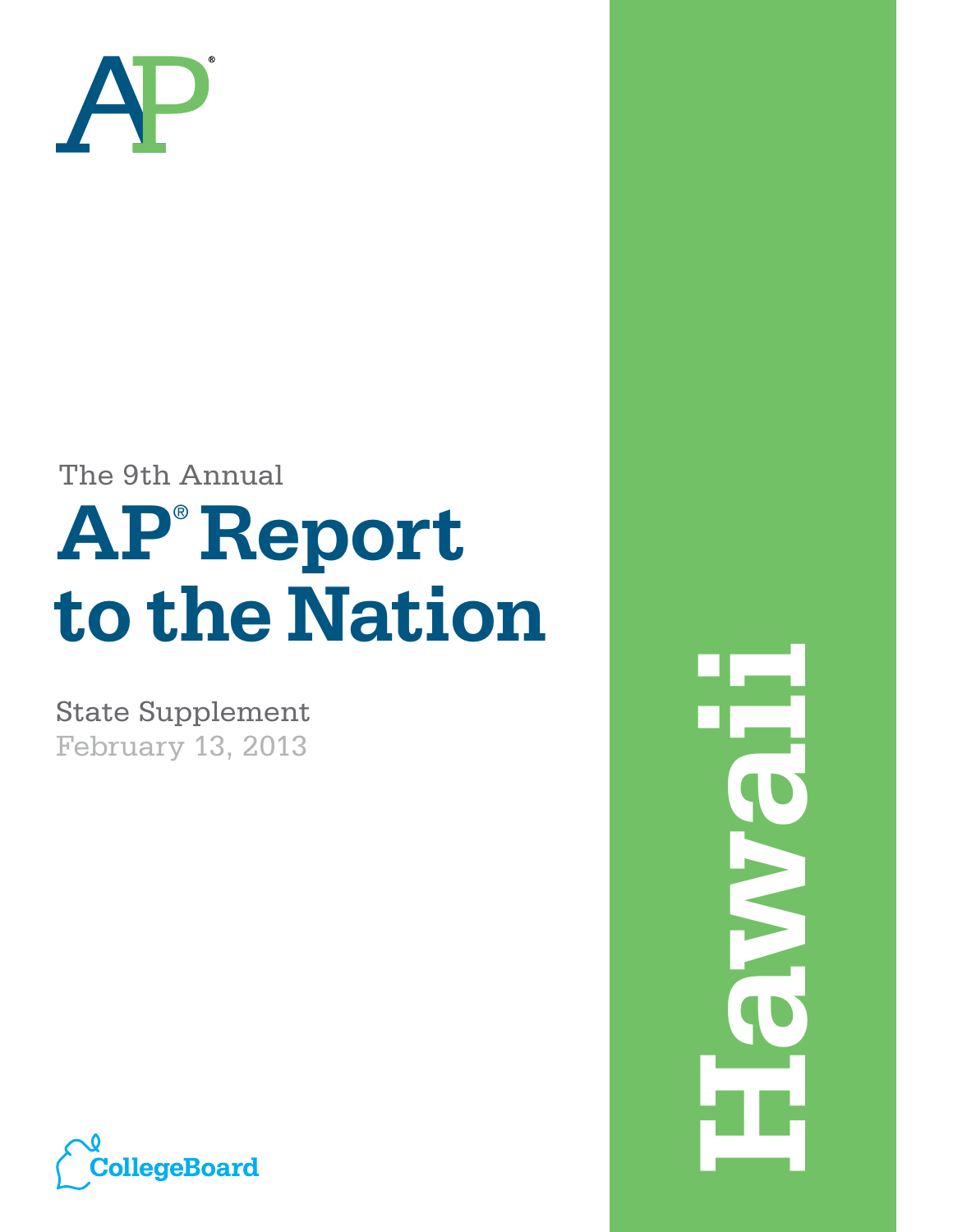# **Hawaii**

### **Table of Contents**

- Fostering AP® Participation and Success **3**
- A Closer Look at Equity Gaps in AP Participation **5**and Success

### **About This Report**

This report provides educators and policymakers with information they can use to celebrate their successes, understand their unique challenges, and set meaningful goals to increase opportunity for all students. It's important to note that while AP Exams are valid measures of students' content mastery of college-level studies in specific academic disciplines, AP results should never be used as the sole measure for gauging educational excellence and equity.

Because reliable demographic data for nonpublic schools are not available for all states, this report represents public school students only. Additionally, this report looks at students' entire experience with AP — tracking exams taken by graduates throughout their high school careers — as opposed to reporting exam results from a particular calendar year.

Additional data are available at [apreport.collegeboard.org](http://apreport.collegeboard.org).

Note: Throughout this report, public high school graduates represent projections supplied in *Knocking at the College Door* (Western Interstate Commission for Higher Education, 2008).

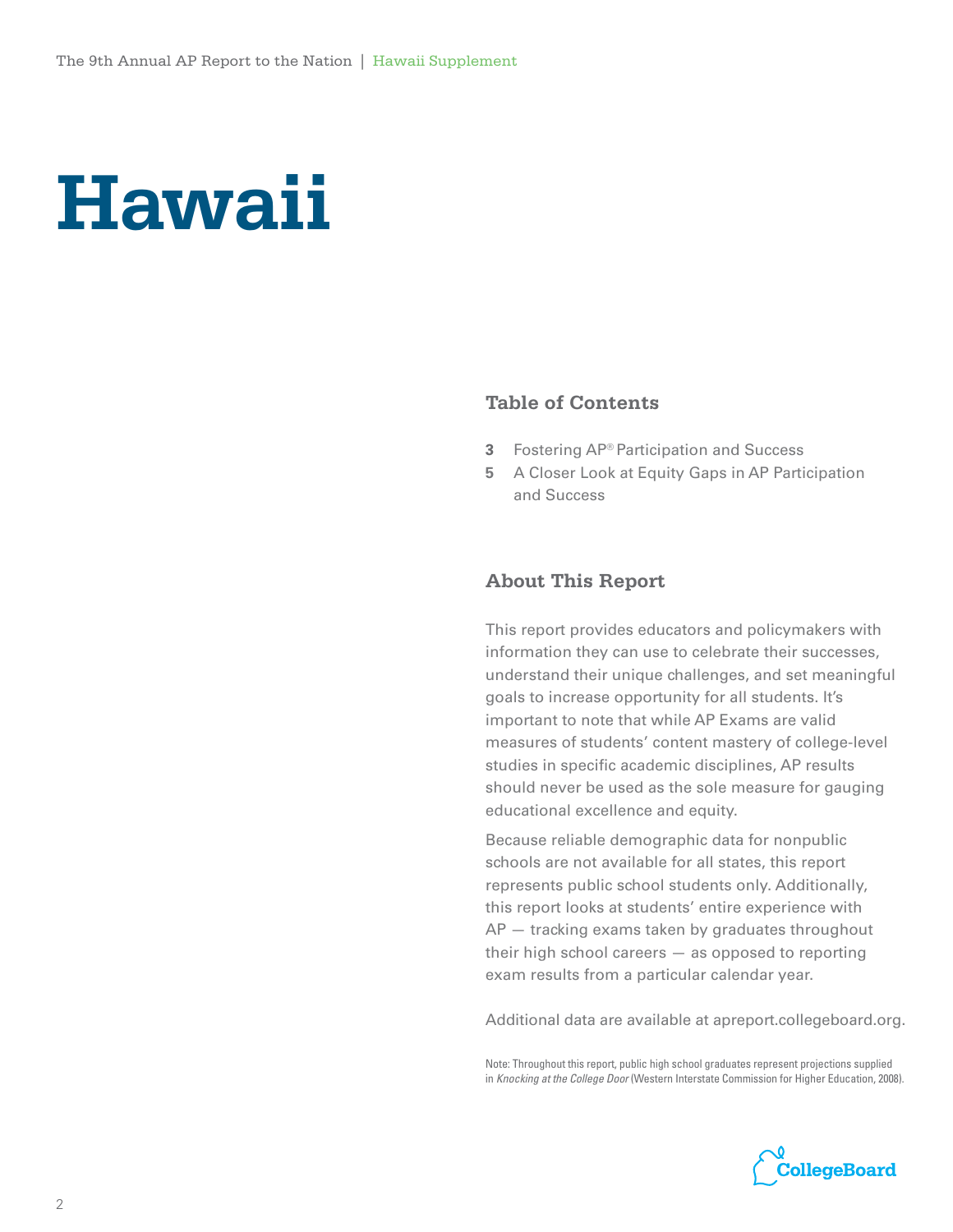### Figure 1 | **Growth in AP® participation and success**

- Number of graduates leaving high school having taken an AP® Exam  $\begin{array}{c} \hline \end{array}$
- Number of graduates scoring 3+ on an AP Exam during high school ●



### **More graduates**

are succeeding on AP Exams today than ever before

### Figure 2 | **Participation in and success on AP Exams in the class of 2012**

Percentage of graduates leaving high school having taken an AP Exam

Percentage of graduates scoring 3+ on an AP Exam during high school **I** 



#### **Total Number of Graduates: 10,511**

**English** 

had the greatest number of graduates scoring a 3 or higher



\* The AP Computer Science AB, French Literature, and Latin Literature Exams were last offered in the 2008-09 school year. AP Italian Language and Culture was discontinued after the 2008-09 school year, and was reinstated in 2011-12.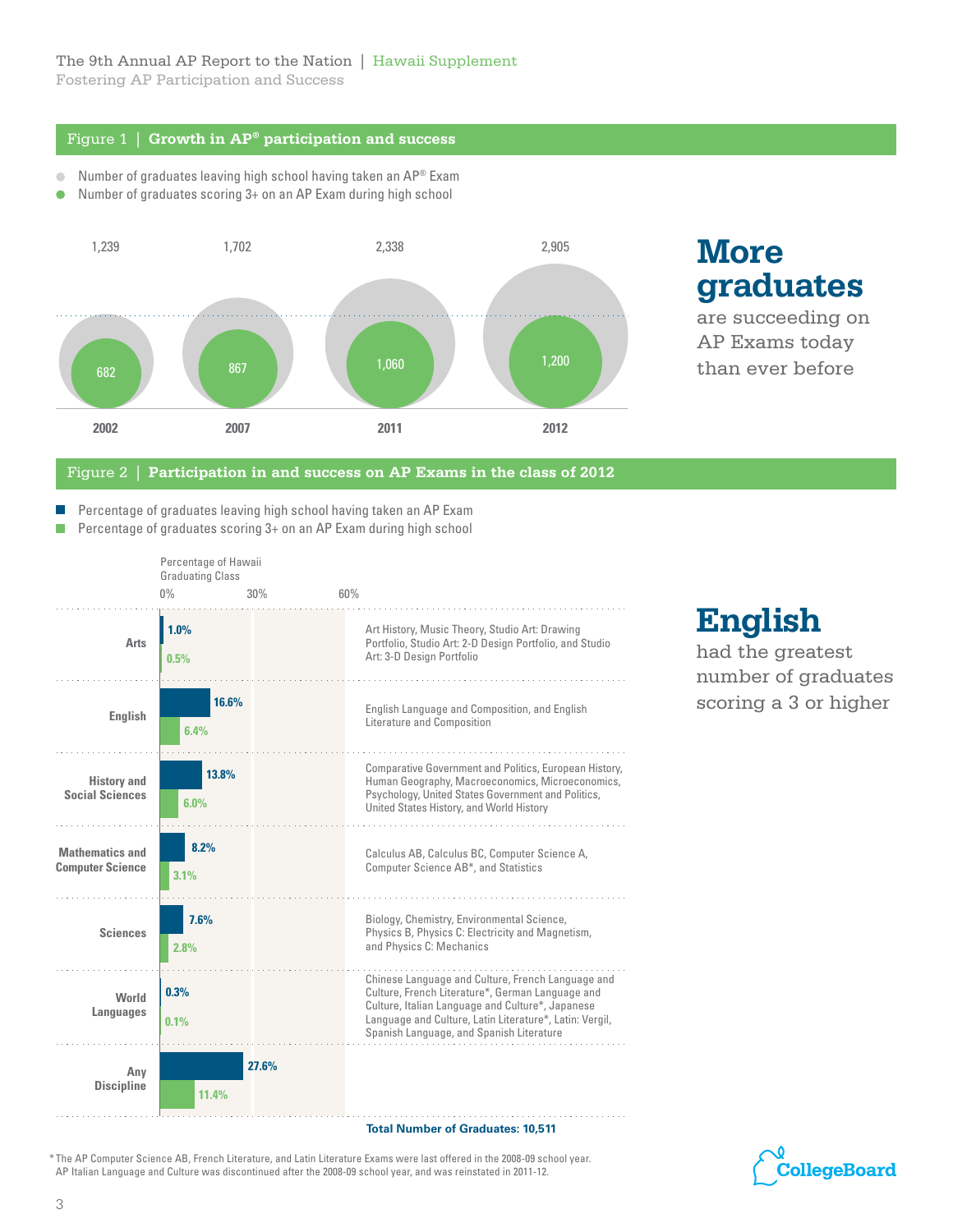Fostering AP Participation and Success



+Due to rounding, percentages do not always add up to 100.0.

\*AP Italian Language and Culture was discontinued after the 2008-09 school year, and was reinstated in 2011-12.

Discontinued subjects, as well as those with fewer than five AP Exam takers, were omitted from this figure.

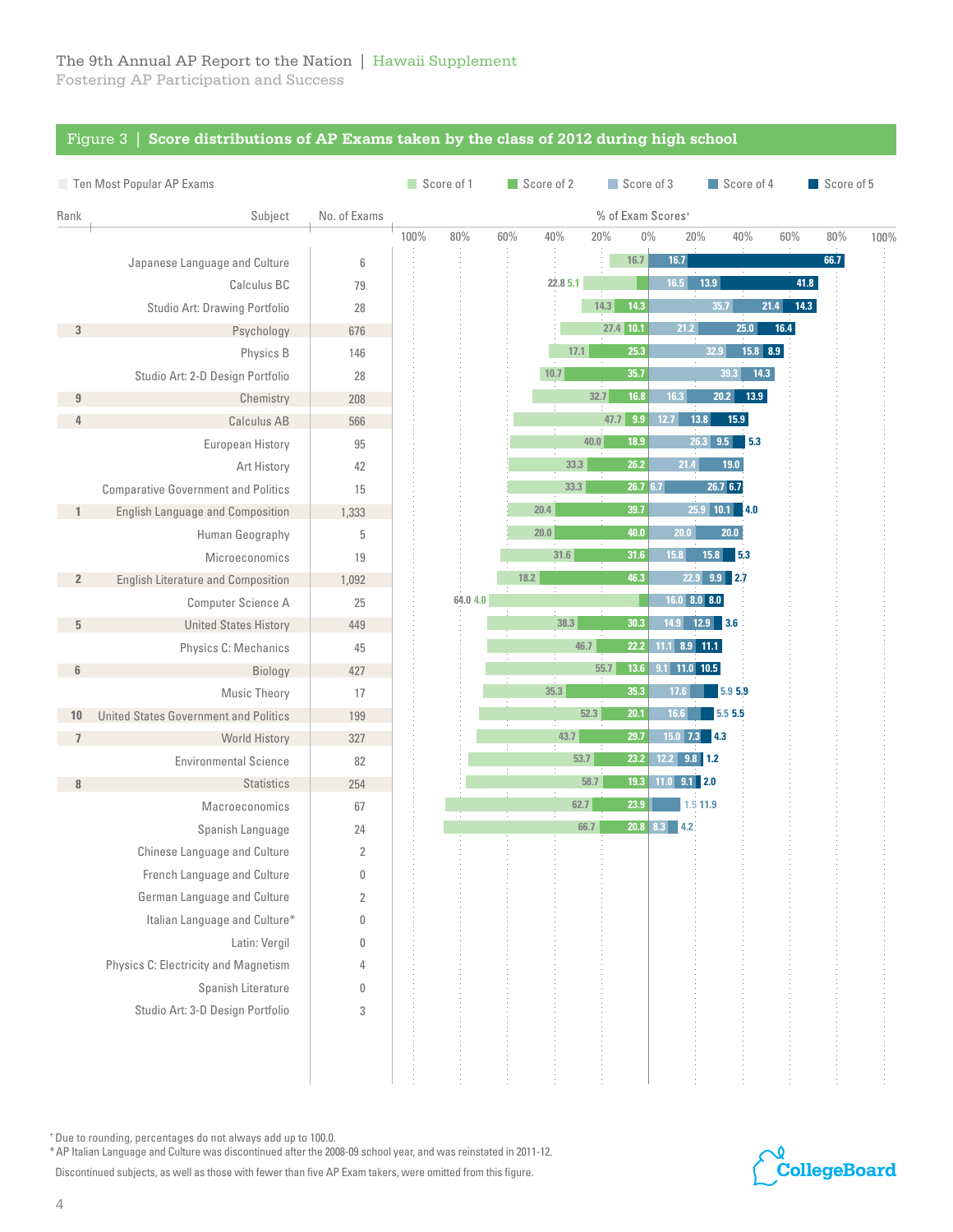## **Low Income**

### Figure 4 | **Trends in AP Exam participation and success**

#### **The percentage or number of ...**

- graduates leaving high school having taken an AP Exam
- graduates scoring 3+ on an AP Exam during high school
- **... who are from low-income backgrounds**



| 100%                                     |      |              |      |      |                                 |       |       |
|------------------------------------------|------|--------------|------|------|---------------------------------|-------|-------|
| 90%                                      |      |              |      |      |                                 |       |       |
| 80%                                      |      |              |      |      |                                 |       |       |
| 70%                                      |      |              |      |      |                                 |       |       |
| 60%                                      |      |              |      |      |                                 |       |       |
| $50\%$                                   |      |              |      |      |                                 |       |       |
| Percentage of Specific Population<br>40% |      |              |      |      |                                 |       |       |
| $30\%$                                   |      |              |      |      |                                 | 23.7% | 26.0% |
| 20%                                      |      | 13.5%        |      |      | $\sim$ 16.3%                    | 18.4% | 20.8% |
| 10%                                      |      | <b>12.6%</b> |      |      | . <b>13.4%</b>                  |       |       |
| $0\%$                                    |      |              |      |      |                                 |       |       |
|                                          |      | 2003         |      |      | 2007<br><b>Graduating Class</b> | 2011  | 2012  |
|                                          | 2003 | 2007         | 2011 | 2012 |                                 |       |       |
|                                          | 176  | 277          | 553  | 756  |                                 |       |       |
|                                          | 85   | 116          | 195  | 249  |                                 |       |       |

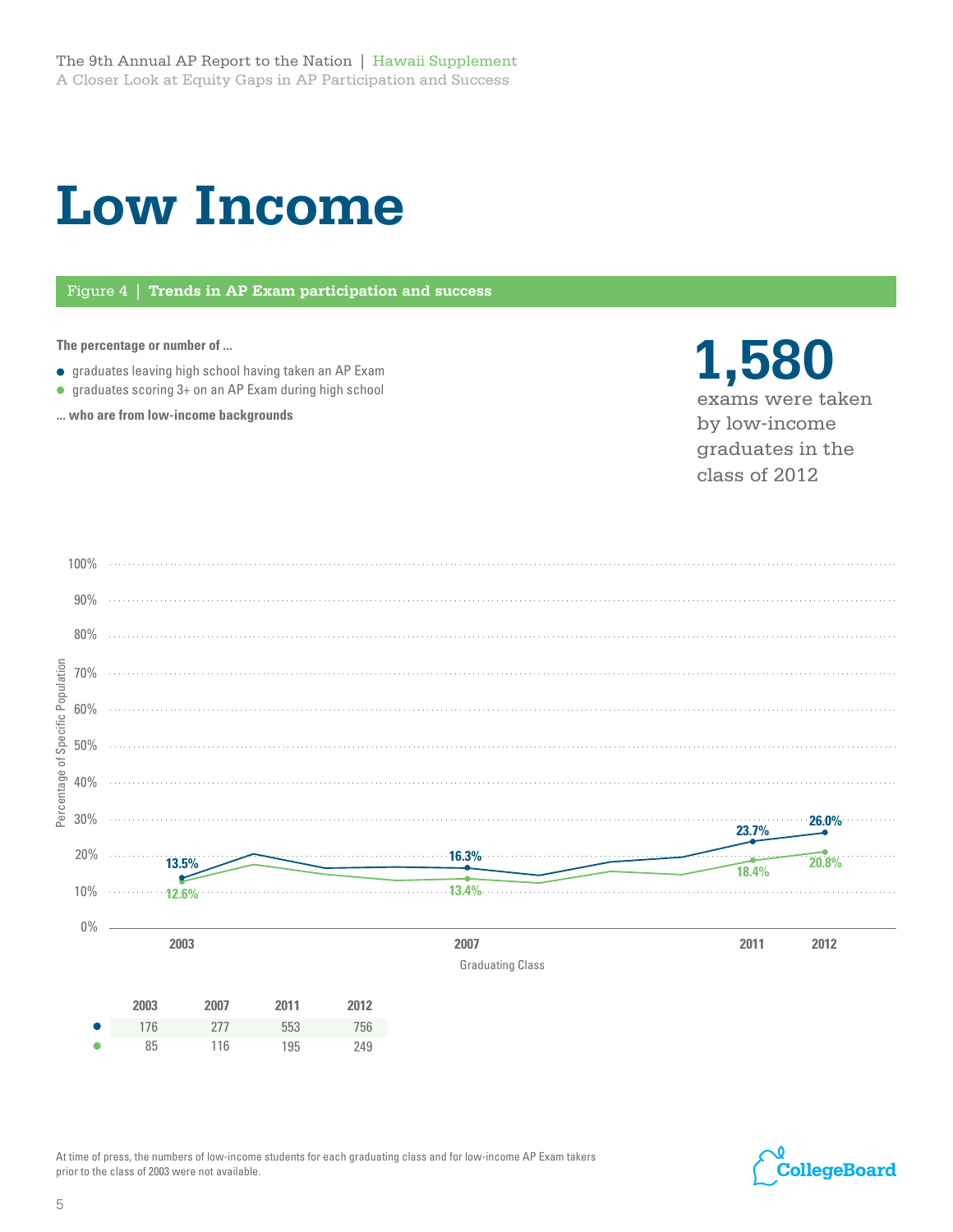# **Black/African American**

### Figure 5 | **Trends in AP Exam participation and success**

#### **The percentage or number of ...**

- $\bullet$  students in the graduating class
- graduates leaving high school having taken an AP Exam
- graduates scoring 3+ on an AP Exam during high school
- **... who are black/African American**

### **60**

black/African American graduates in the class of 2012 took an AP Exam during high school

|                                          |              | <b>Graduating Class</b> |              |              |
|------------------------------------------|--------------|-------------------------|--------------|--------------|
| $0\%$                                    | 2002         | 2007                    | 2011         | 2012         |
|                                          | 1.6%         | 1.6%                    | 1.0%         | 1.6%         |
| 10%                                      | 1.7%<br>1.6% | 2.1%<br>1.8%            | 2.0%<br>1.9% | 2.1%<br>1.8% |
| 20%                                      |              |                         |              |              |
| 30%                                      |              |                         |              |              |
| Percentage of Specific Population<br>40% |              |                         |              |              |
| 50%                                      |              |                         |              |              |
| 60%                                      |              |                         |              |              |
| 70%                                      |              |                         |              |              |
| 80%                                      |              |                         |              |              |
| 90%                                      |              |                         |              |              |
| 100%                                     |              |                         |              |              |

| 2002 | 2007 | 2011 | 2012 |
|------|------|------|------|
| 167  | 192  | 200  | 193  |
| 21   | 36   | 47   | 60   |
| 11   | 14   | 11   | 19   |

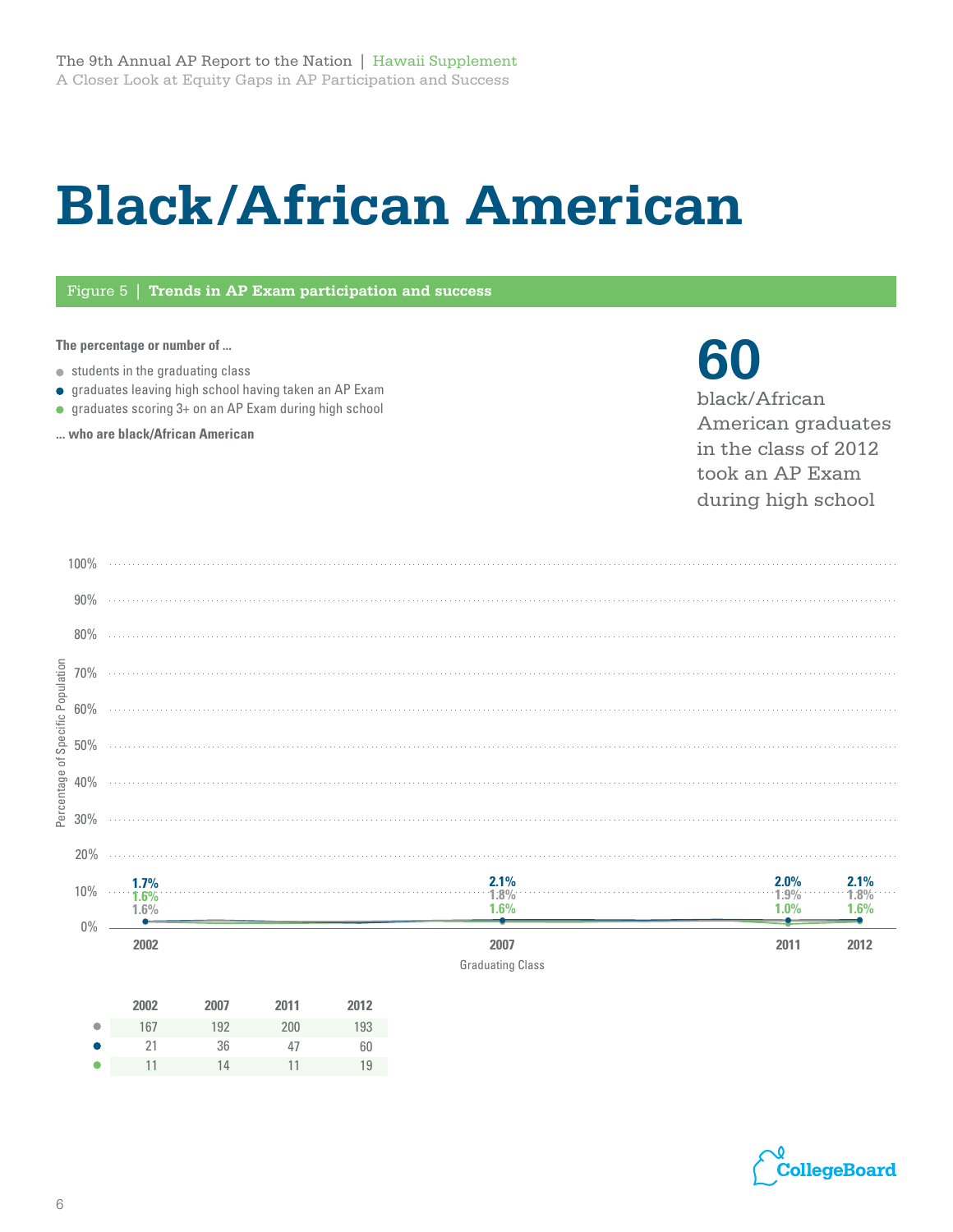# **Hispanic/Latino**

### Figure 6 | **Trends in AP Exam participation and success**

#### **The percentage or number of ...**

- $\bullet$  students in the graduating class
- graduates leaving high school having taken an AP Exam
- graduates scoring 3+ on an AP Exam during high school
- **... who are Hispanic/Latino**

### **116**

Hispanic/Latino graduates in the class of 2012 took an AP Exam during high school

| 100%                              |       |              |  |                         |         |              |              |
|-----------------------------------|-------|--------------|--|-------------------------|---------|--------------|--------------|
| 90%                               |       |              |  |                         |         |              |              |
| 80%                               |       |              |  |                         |         |              |              |
| Percentage of Specific Population | 70%   |              |  |                         |         |              |              |
| 60%                               |       |              |  |                         |         |              |              |
| 50%                               |       |              |  |                         |         |              |              |
| 40%                               |       |              |  |                         |         |              |              |
| 30%                               |       |              |  |                         |         |              |              |
| 20%                               |       | 4.5%         |  | 3.9%                    |         | 4.1%         | 4.2%         |
| 10%                               |       | 1.2%<br>1.0% |  | 2.6%                    | $2.7\%$ | 2.8%<br>2.7% | 4.1%<br>4.0% |
|                                   | $0\%$ | 2002         |  | 2007                    |         | 2011         | 2012         |
|                                   |       |              |  | <b>Graduating Class</b> |         |              |              |

|   | 2002 | 2007 | 2011 | 2012 |
|---|------|------|------|------|
|   | 467  | 421  | 438  | 441  |
| o | 15   | 44   | 65   | 116  |
|   |      | 23   | 29   | 49   |

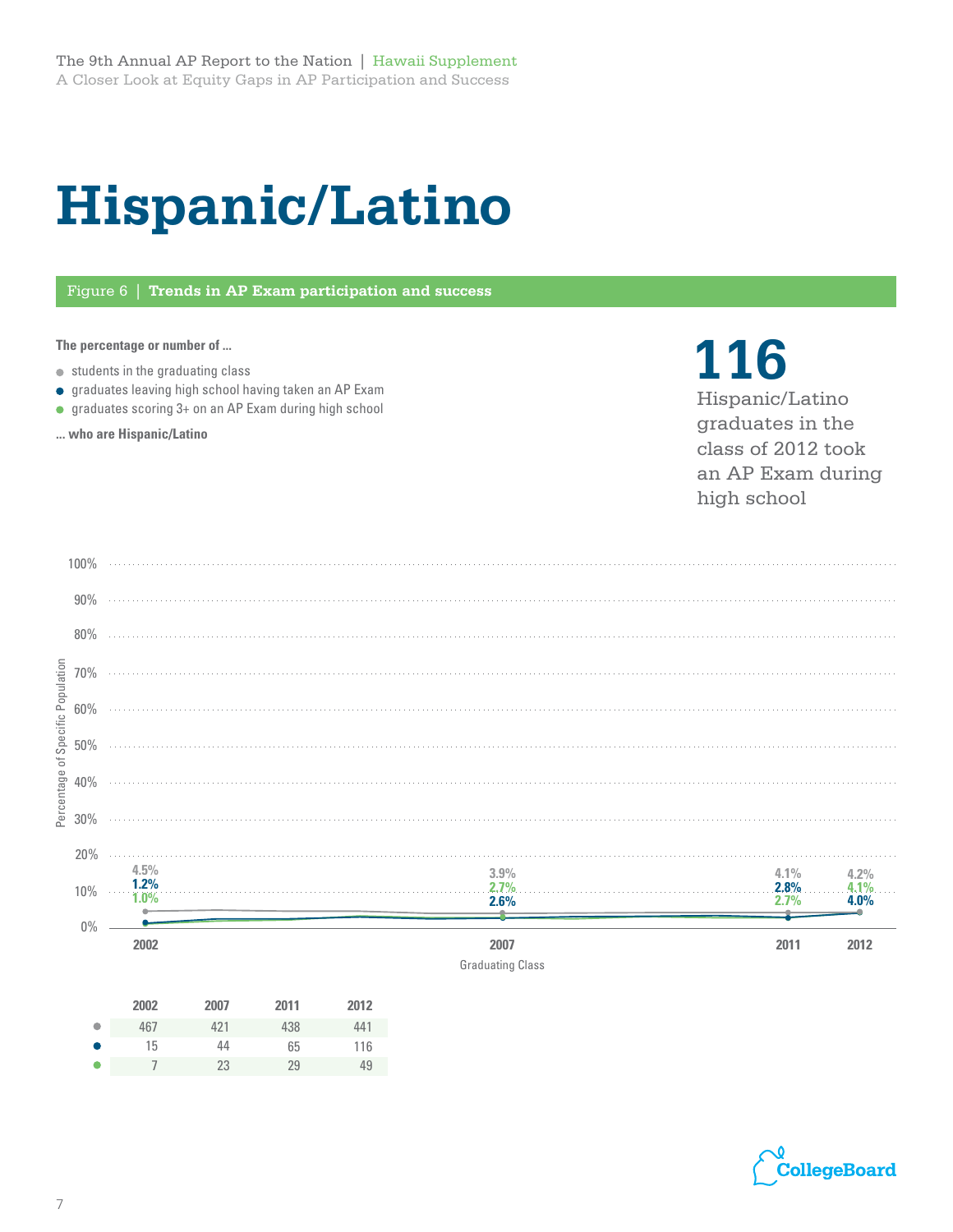# **American Indian/ Alaska Native**

### Figure 7 | **Trends in AP Exam participation and success**

### **The percentage or number of ...**

- students in the graduating class
- **•** graduates leaving high school having taken an AP Exam
- graduates scoring 3+ on an AP Exam during high school
- **... who are American Indian/Alaska Native**

### **10**

American Indian/ Alaska Native graduates in the class of 2012 took an AP Exam during high school

| 100%                                     |               |                         |              |              |
|------------------------------------------|---------------|-------------------------|--------------|--------------|
| 90%                                      |               |                         |              |              |
| 80%                                      |               |                         |              |              |
| 70%                                      |               |                         |              |              |
| Percentage of Specific Population<br>60% |               |                         |              |              |
| 50%                                      |               |                         |              |              |
| 40%                                      |               |                         |              |              |
| 30%                                      |               |                         |              |              |
| 20%                                      |               |                         |              |              |
| 10%                                      | 0.4%<br>0.3%  | 0.7%<br>0.5%            | 0.7%<br>0.5% | 0.5%<br>0.3% |
|                                          | 0.3%<br>$0\%$ | 0.4%                    | 0.3%         | 0.3%         |
|                                          | 2002          | 2007                    | 2011         | 2012         |
|                                          |               | <b>Graduating Class</b> |              |              |

| 2002 | 2007 | 2011 | 2012 |
|------|------|------|------|
| 34   | 41   | 48   | 50   |
| 5    | 12   | 8    | 10   |
|      | Д    |      |      |

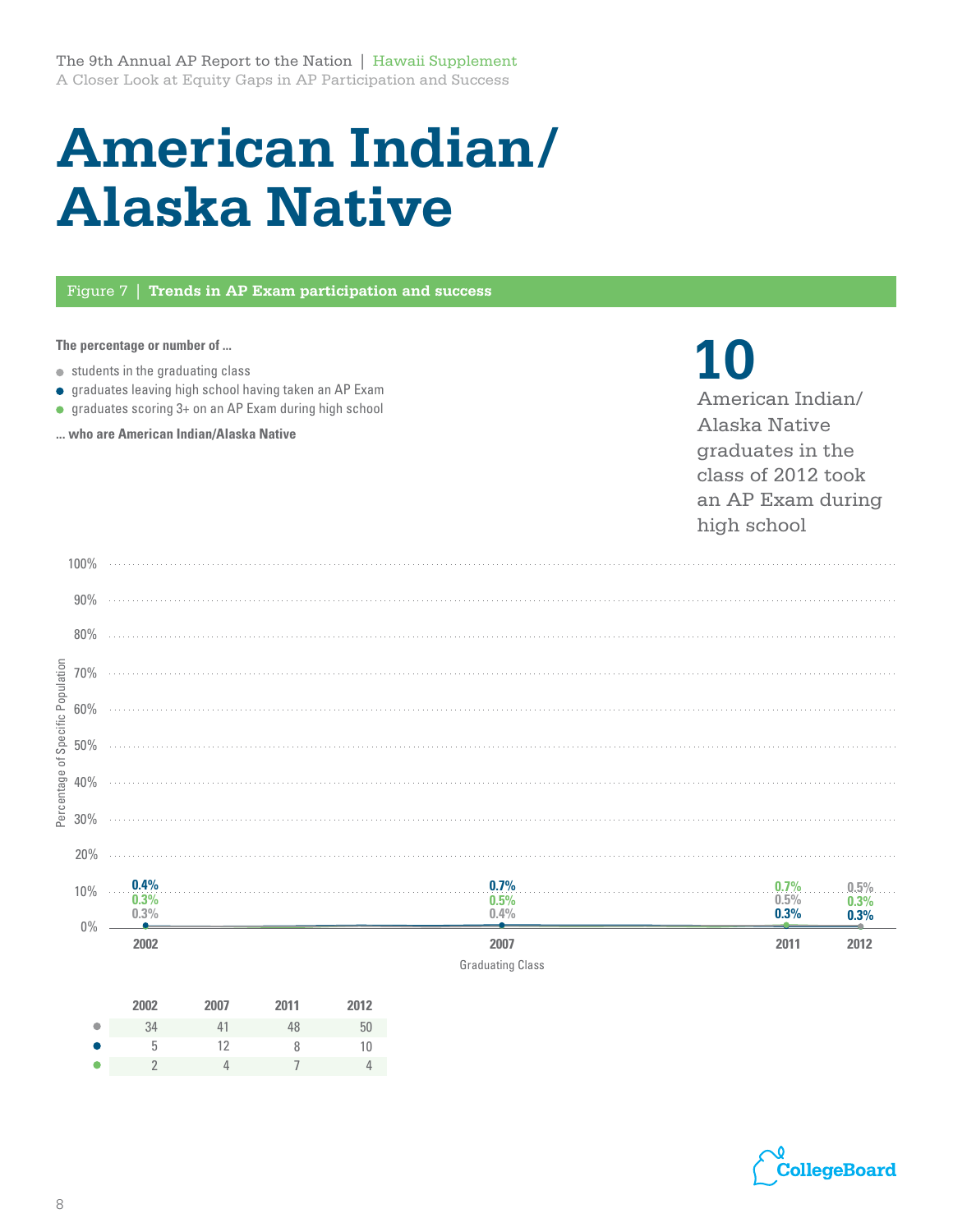# **Asian/Asian American/ Pacific Islander**

### Figure 8 | **Trends in AP Exam participation and success The percentage or number of ... 1,878** ● students in the graduating class **•** graduates leaving high school having taken an AP Exam Asian/Asian ● graduates scoring 3+ on an AP Exam during high school American/Pacific **... who are Asian/Asian American/Pacific Islander** Islander graduates in the class of 2012 took an AP Exam during high school 100% 90% 80% **74.9% 76.2% 75.4% 74.3%** Percentage of Specific Population Percentage of Specific Population **67.3%** 70% **65.5% 64.6% 65.6% 69.4% 68.9% 64.2%** 60% **62.6%** 50% 40% 30% 20% 10% 0% **2002 2007 2011 2012** Graduating Class

|   | 2002  | 2007  | 2011  | 2012  |
|---|-------|-------|-------|-------|
| ٠ | 7.771 | 8,003 | 8,063 | 7,930 |
| 0 | 854   | 1.145 | 1.531 | 1.878 |
| o | 473   | 569   | 680   | 751   |

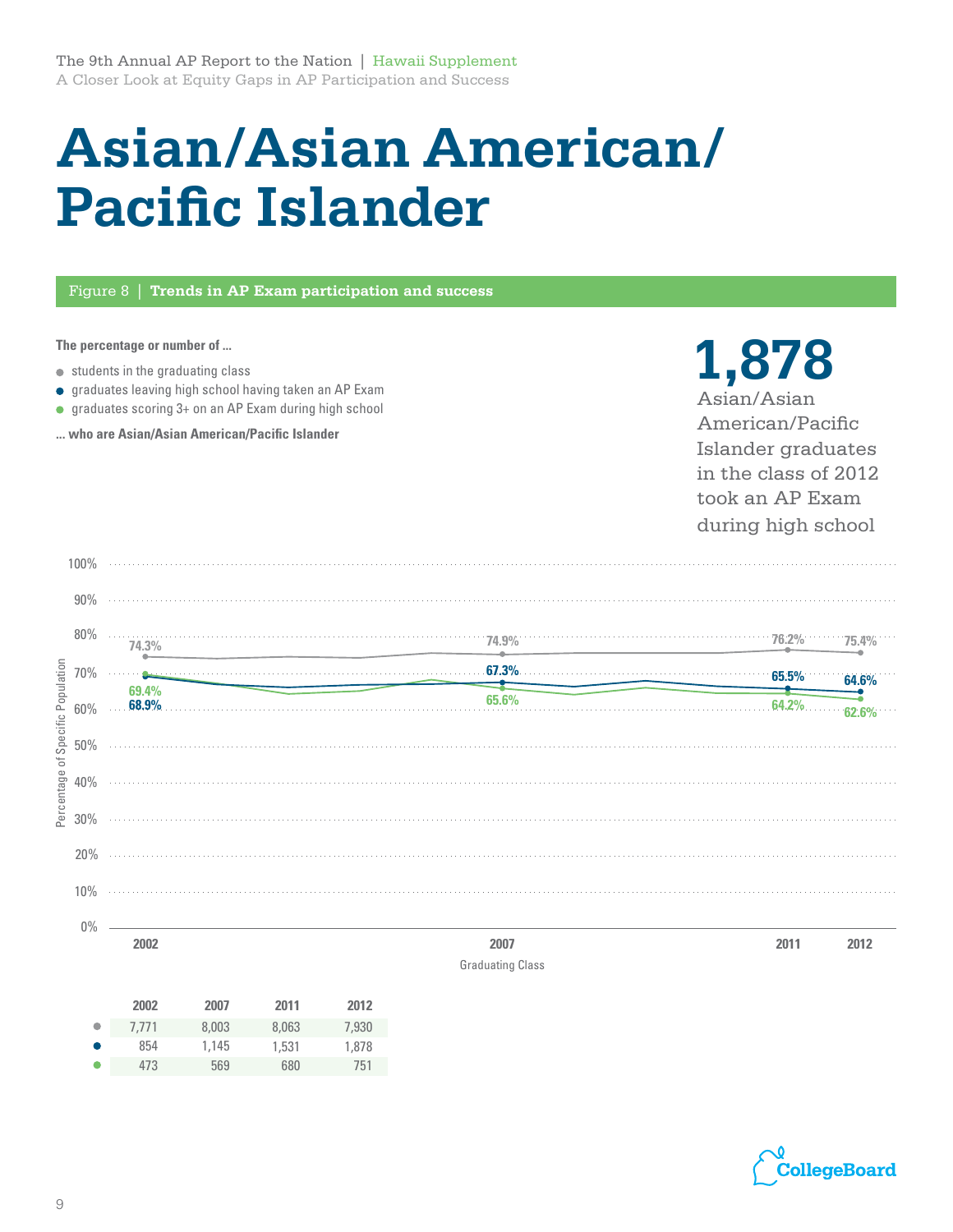## **White**

### Figure 9 | **Trends in AP Exam participation and success**

#### **The percentage or number of ...**

- $\bullet$  students in the graduating class
- graduates leaving high school having taken an AP Exam
- graduates scoring 3+ on an AP Exam during high school
- **... who are white**





475 257

351 205

296 176

242 149

 $\bullet$